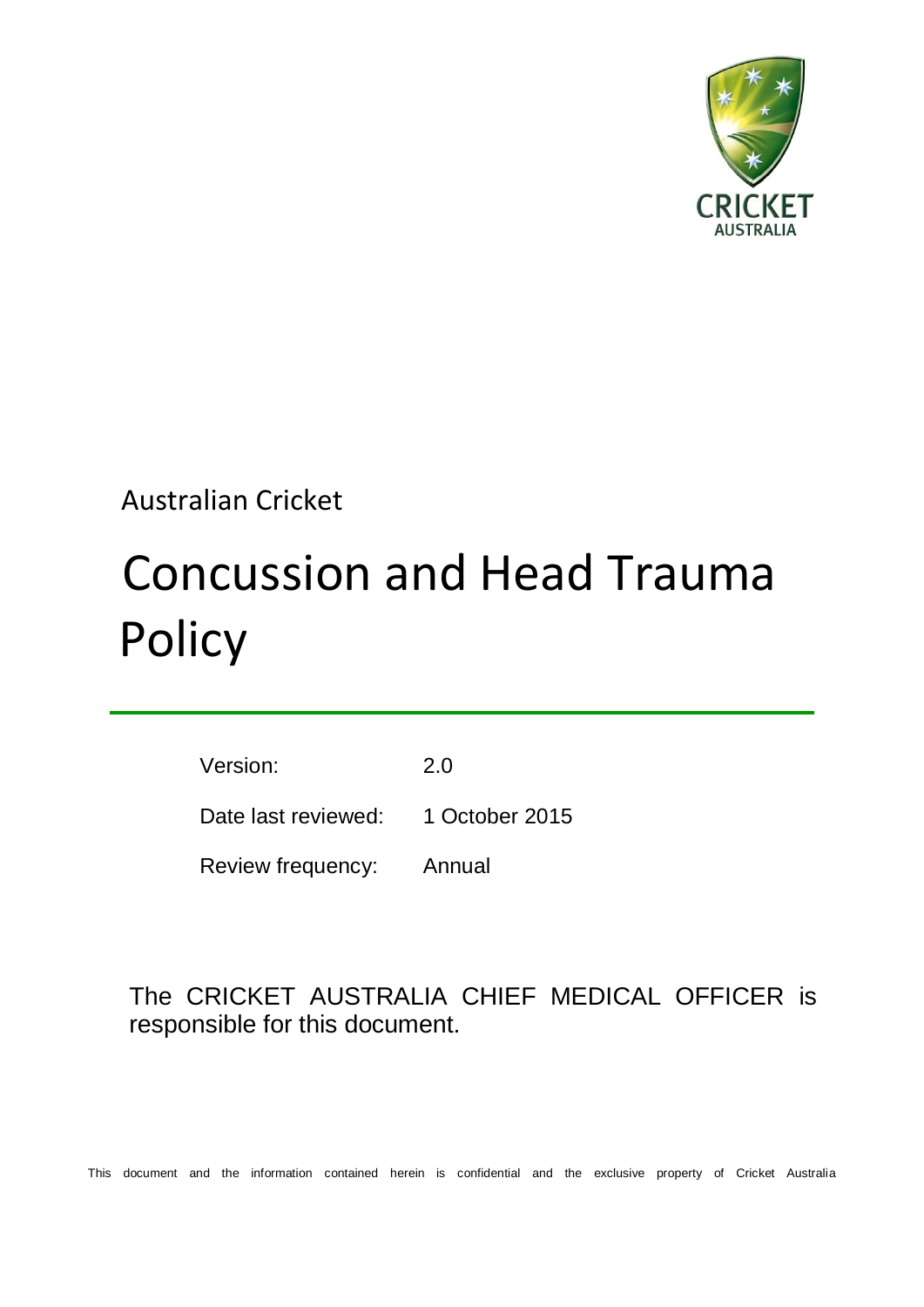# TABLE OF CONTENTS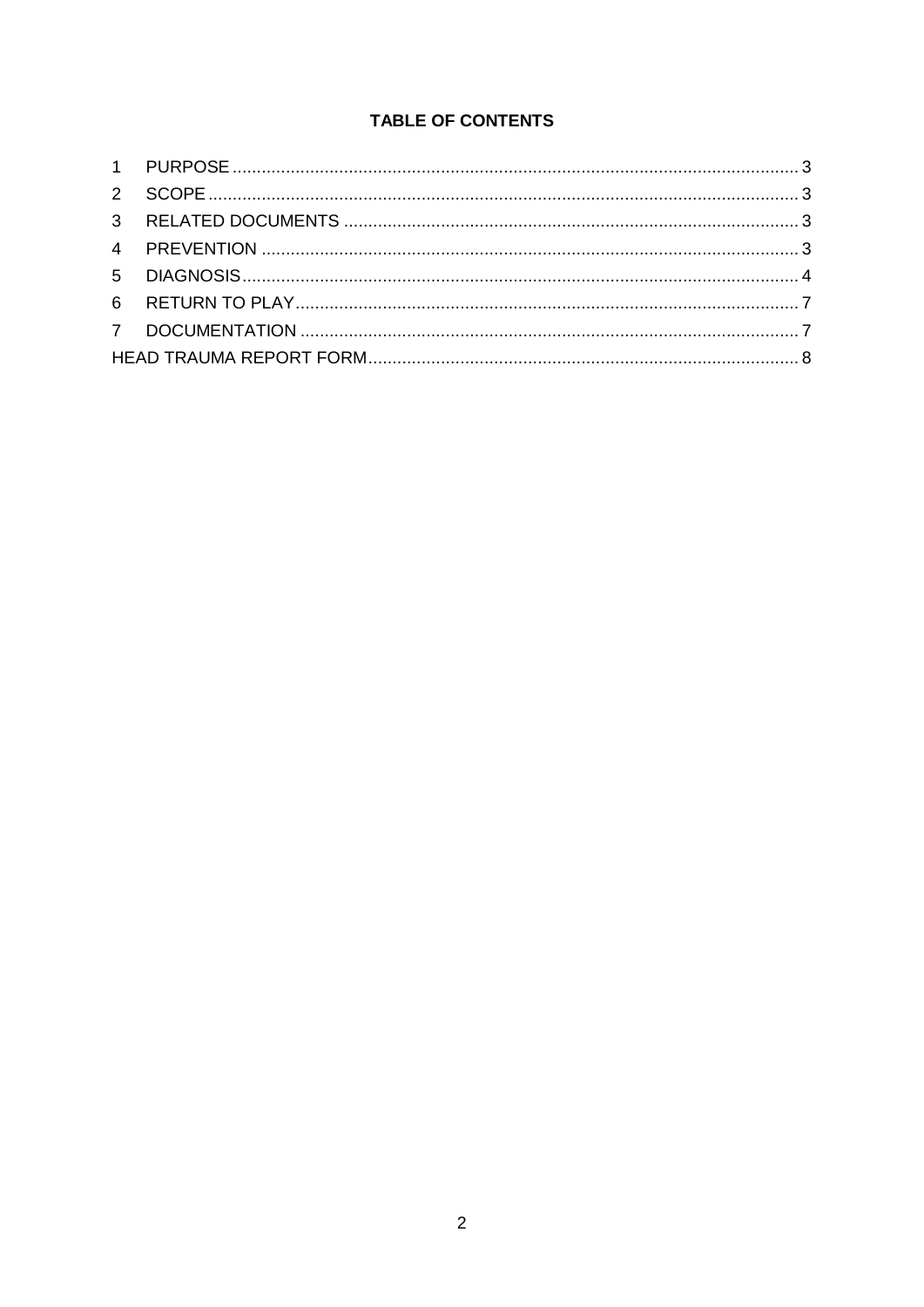#### **1 PURPOSE**

- 1.1 Concussion and head trauma, along with the associated potential long-term consequences, are a significant issue in the majority of sports, including cricket.
- 1.2 The purpose of this Policy is to outline Cricket Australia's position on the management of concussion and head trauma arising in the course of playing in Cricket Australia-sanctioned matches.
- 1.3 Cricket Australia (**CA**) endorses the latest version of the *Zurich Expert Consensus Statement* (**Zurich Guidelines**) and aims for this Policy to be consistent with the Zurich Guidelines noting that the rules of cricket do not allow for the complete implementation of the Zurich Guidelines attributable to:
	- 1.3.1 the inability to fully substitute players during a match; and
	- 1.3.2 the format of multiple day matches and/or tournaments.

#### **2 SCOPE**

- 2.1 This Policy applies to all players and umpires (collectively referred to as **Participants**):
	- 2.1.1 participating in any CA-sanctioned competition match or CA or State Association-sanctioned training (collectively, **Elite Cricket**). This includes training for or playing in any Sheffield Shield, Matador Cup, BBL, WNCL, WBBL, Futures League, and Under Age National Championships matches; and
	- 2.1.2 who receive a blow to the head or neck (either bare or while wearing headgear), whether by ball or otherwise, in the course of the match or training.
- 2.2 In relation to international matches, CA will (where possible within the ICC's rules) follow this Policy in its treatment of concussion and head injuries for international players playing in international matches (and international team training) although this is not currently supported by the ICC.

#### **3 RELATED DOCUMENTS**

- 3.1 Zurich Guidelines.
- 3.2 CA Playing Conditions.
- 3.3 CA State Equipment and Apparel Regulations.

#### **4 PREVENTION**

4.1 CA considers it critical to pursue best practice in prevention of concussion and head trauma and mandates the following preventative strategies: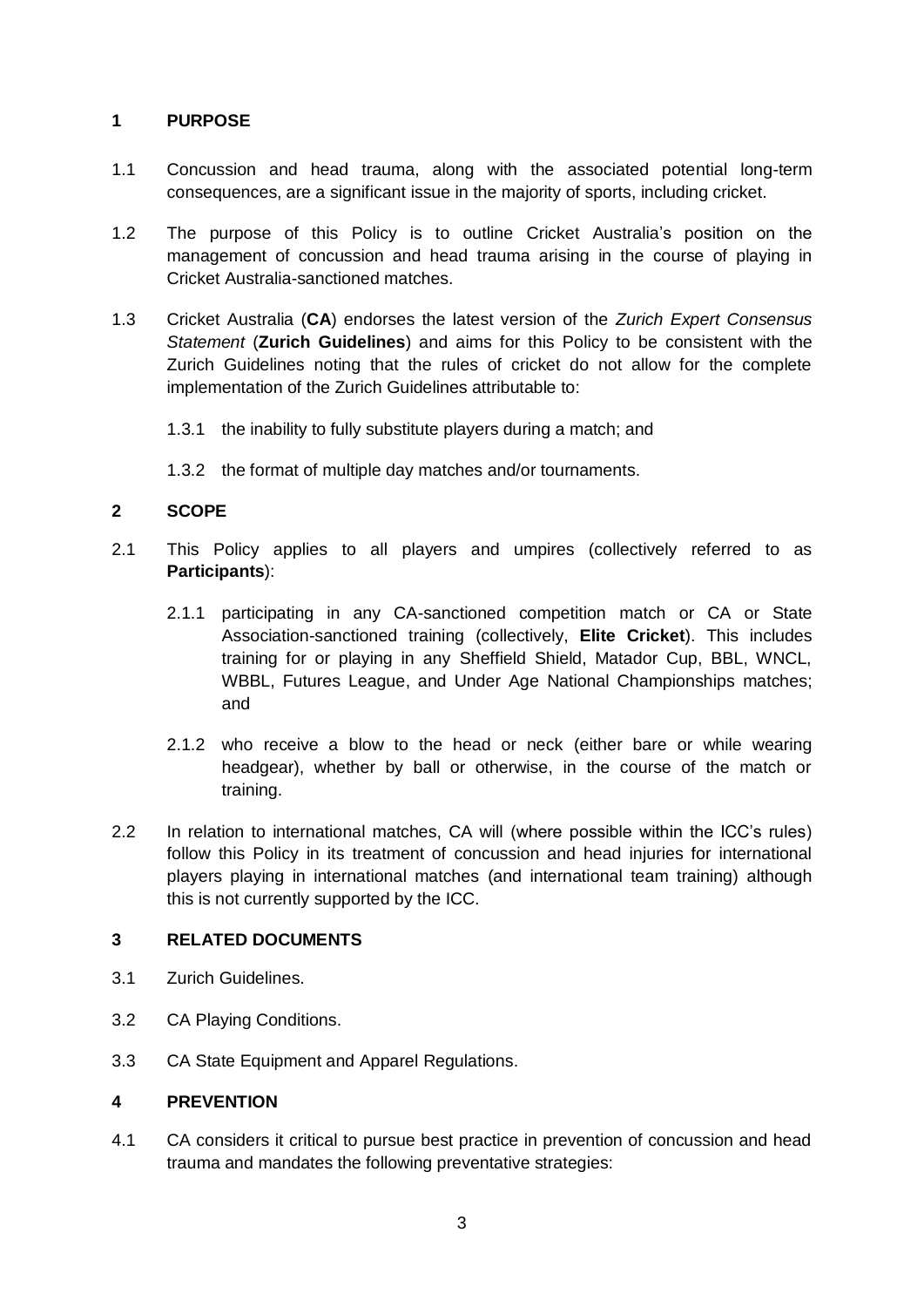- 4.1.1 Use of helmets and faceguards: helmets and faceguards are able to reduce the risk of head injuries in cricket<sup>1</sup> and properly fitted, properly worn, highquality helmets and faceguards that are compliant with (and independently certified to be compliant with) any product standards notified by CA from timeto-time and the CA State Equipment and Apparel Policy should be used in Elite Cricket by:
	- A. batsmen at all times when facing pace bowlers;
	- B. wicketkeepers when keeping up to the stumps to any pace bowlers and, at a minimum, eye protection when keeping to spin bowlers; and
	- C. very close in fielders (e.g. "bat-pad", silly mid-on, silly mid-off, silly point);
	- D. umpires (where he/she considers it appropriate or necessary, especially in short form cricket).

Some manufacturers are now making available products/attachments that provide additional protection for the vulnerable neck/occipital area of the batsman (for example, the Masuri StemGuard). Although the neck protectors have not been scientifically evaluated to date, CA supports the use of such products/attachments where such use is supported by the original helmet manufacturer and is confirmed by the original helmet manufacturer to not adversely impact the functionality of the original helmet and faceguard structures.

- 4.1.2 Helmets and/or faceguards should be replaced immediately in accordance with the manufacturer's recommendations following a significant impact.
- 4.1.3 Boundary rope: a boundary rope should be used at all grounds placed an appropriate distance (no closer than the distance mandated by the ICC International Venue Requirements) from the fence to prevent player-fence collisions.<sup>2</sup>
- 4.1.4 Secondary injury prevention: if a participant is diagnosed with concussion then cognitive function is usually impaired and the participant is potentially more vulnerable to receiving another injury. Therefore removal from exposure to a second injury, in accordance with this policy, is also a preventative measure.

#### **5 DIAGNOSIS**

5.1 If a Participant is struck on the head/neck (whether wearing headgear or otherwise) by the ball (or via any other mechanism such as a head clash of fielders, collision with a fixture such as a boundary fence) and there are any symptoms or signs resulting then concussion should be suspected.

 $\overline{1}$  $1$  Ranson C, Young M. Putting a lid on it: prevention of batting helmet related injuries in cricket. British Journal of Sport Medicine. 2013;47:609-10.

<sup>2</sup> Orchard J, James T, Alcott E, et al. Injuries in Australian cricket at first class level 1995/1996 to 2000/2001.British Journal of Sport Medicine. 2002;36:270-4.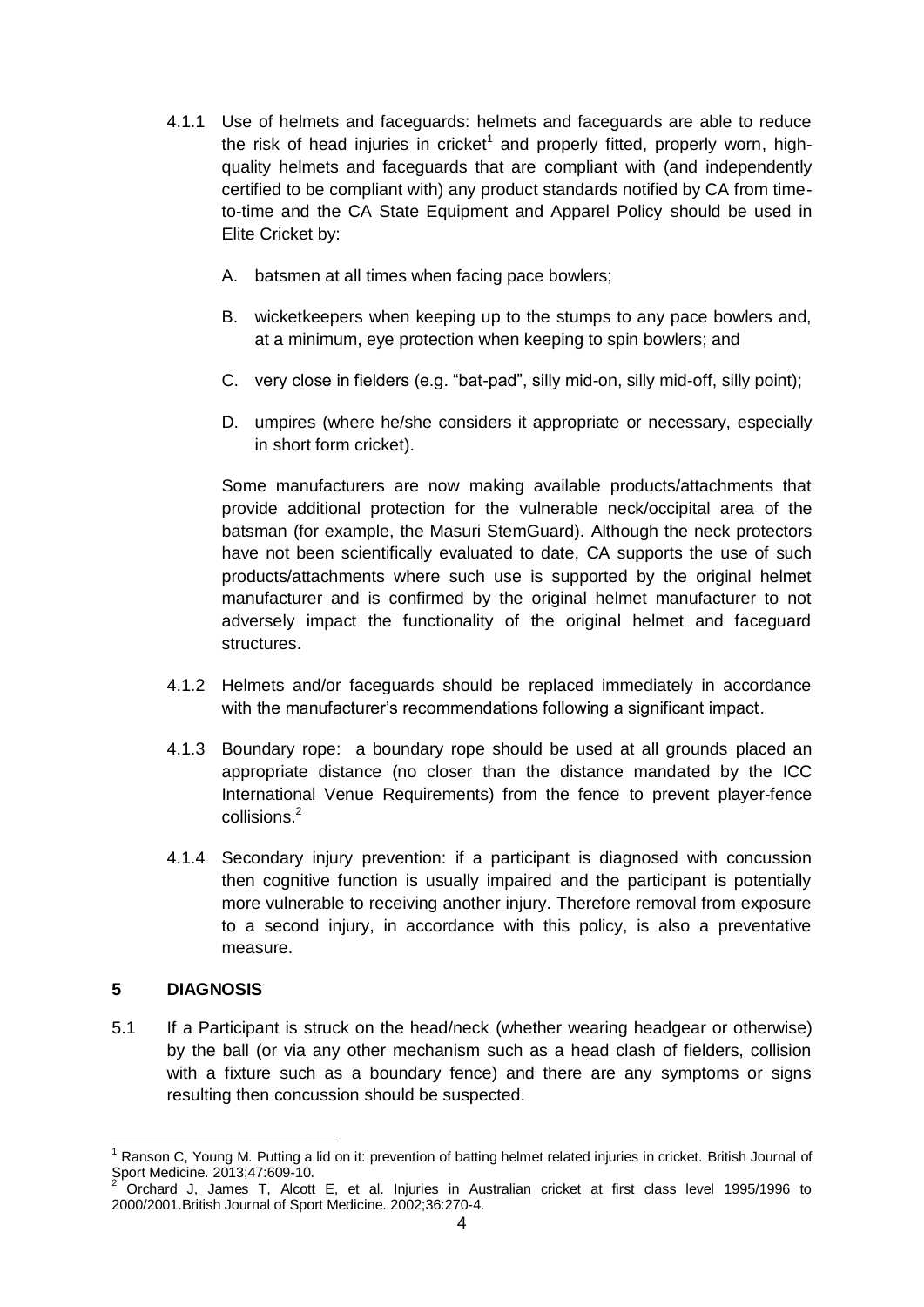- 5.2 Symptoms are generally subjective to the individual (e.g. dizziness, headache, nausea) and signs are generally objective (e.g. loss of consciousness, altered balance, amnesia, disorientation).
- 5.3 If concussion is suspected (either immediately after the injury or at any later time) by any of:
	- 5.3.1 an umpire;
	- 5.3.2 a qualified medical staff member or contractor;
	- 5.3.3 a team-mate; or
	- 5.3.4 team support staff,

then the most suitably qualified Australian cricket medical staff member or contractor present can conduct an assessment for the presence of concussion symptoms and signs. This assessment can be conducted within the time allowed by the applicable playing conditions for treatment of an injury. Where:

- 5.3.5 concussion is established through the observation of symptoms and/or signs; or
- 5.3.6 the medical staff member or contractor determines that a full assessment is required,

the medical staff member or contractor will direct the Participant to leave the field or training area and the Participant must leave the field or training area for full assessment by a medical officer. In accordance with the applicable playing conditions for a match, immediately following such a direction by the medical staff member or contractor the match officials must stop the match until the Participant has completely left the field. The current laws of cricket and applicable playing conditions allow for this Participant to leave the field as follows: if the Participant is (a) a batsman, the Participant may retire hurt; (b) a fieldsman, the Participant may be substituted by a substitute fielder; and (c) an umpire, the Participant may be replaced by another member of the match control team or another suitable replacement as soon as possible.

- 5.4 No Participant, including the Participant under assessment, should attempt to influence the medical staff member or contractor in making their assessment or the umpire in determining whether to stop play.
- 5.5 The match situation is not relevant in the diagnosis and management of the Participant and whether they are required to leave the field of play. The primary and only concern in any assessment shall be the health, safety and welfare of the Participant suspected of having suffered a head injury/concussion. As an example, it is not relevant to the operation of this Policy, or the assessment of the Participant by the medical staff member or contractor, that the Participant is a batsman and is in a last wicket partnership to save a match.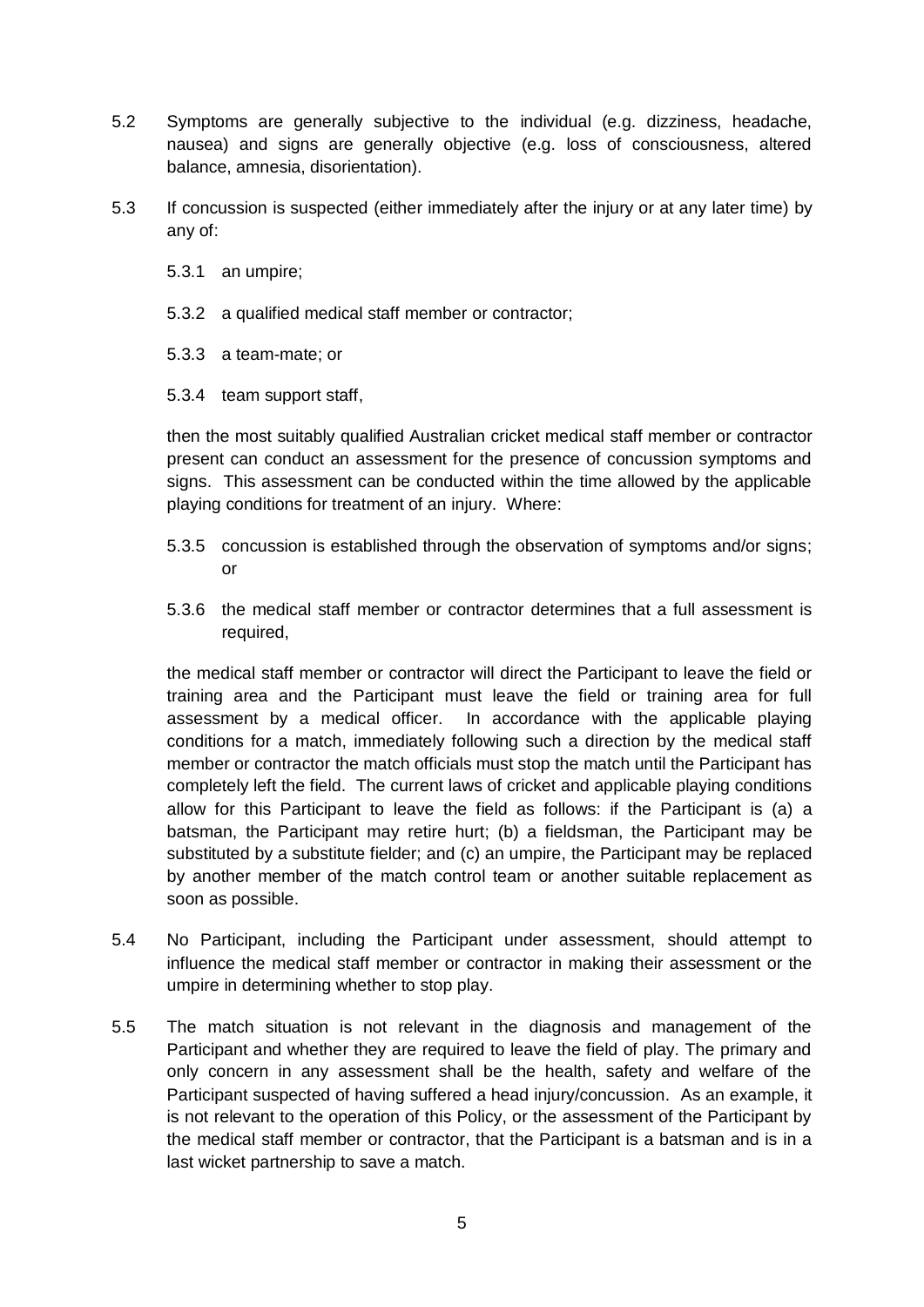- 5.6 If directed in accordance with item 5.5 above, a Participant is required to retire to the dressing room for a full assessment as a standardised objective assessment of the injury (through a SCAT-3 assessment, Cogsport and/or any other testing protocol expressly approved by CA's Chief Medical Officer). The full assessment is critical in determining medical management decisions for the Participant. Serious head injury cannot be ruled out by a 30 second assessment due to the variability of the presentation of symptoms, delay in evolution of presentation of symptoms, difficulty in making a timely diagnosis and the specificity and sensitivity of sideline assessment tools.
- 5.7 At all matches and training sessions where there is a qualified doctor on duty (such as Sheffield Shield, Matador Cup, BBL and international tour games) the doctor will make any assessments required under this Policy. At lower level games (e.g. Futures League) and at training sessions where a qualified doctor is not present a physiotherapist, sports trainer, paramedic or suitably qualified first aider will be present to make any necessary assessments (however he/she should err on the side of caution and refer the Participant to a hospital/doctor if in any doubt).
- 5.8 More serious co-existing diagnoses (e.g. fractured skull, neck injury) should be managed as an emergency priority and once these are excluded then diagnosis of concussion can be considered.
- 5.9 In some cases, diagnosis of concussion/head trauma is clear-cut. If a mechanism (e.g. struck on head by ball) and any of the following are present:
	- 5.9.1 loss of consciousness for any time;
	- 5.9.2 amnesia inability to remember recent details;
	- 5.9.3 inability to keep balance;
	- 5.9.4 vomiting not explained by another cause, such as known gastroenteritis; and/or
	- 5.9.5 tonic posturing or fitting,

then the diagnosis of concussion (or more serious head trauma) is established.

- 5.10 More subtle symptoms (e.g. headache, dizziness, feeling of vagueness) are less conclusive. In these scenarios a standardised assessment of concussion, such as a SCAT-3 assessment, Cogsport or other testing protocol expressly approved by the CA Chief Medical Officer, should be performed by a doctor to assess whether concussion is the likely diagnosis or whether the diagnosis is not established (e.g. hit on helmet grill over ear and local pain but no other symptoms may not be "concussion").
- 5.11 If there is television coverage being able to review the incident and the Participant's responses may be useful in making the diagnosis.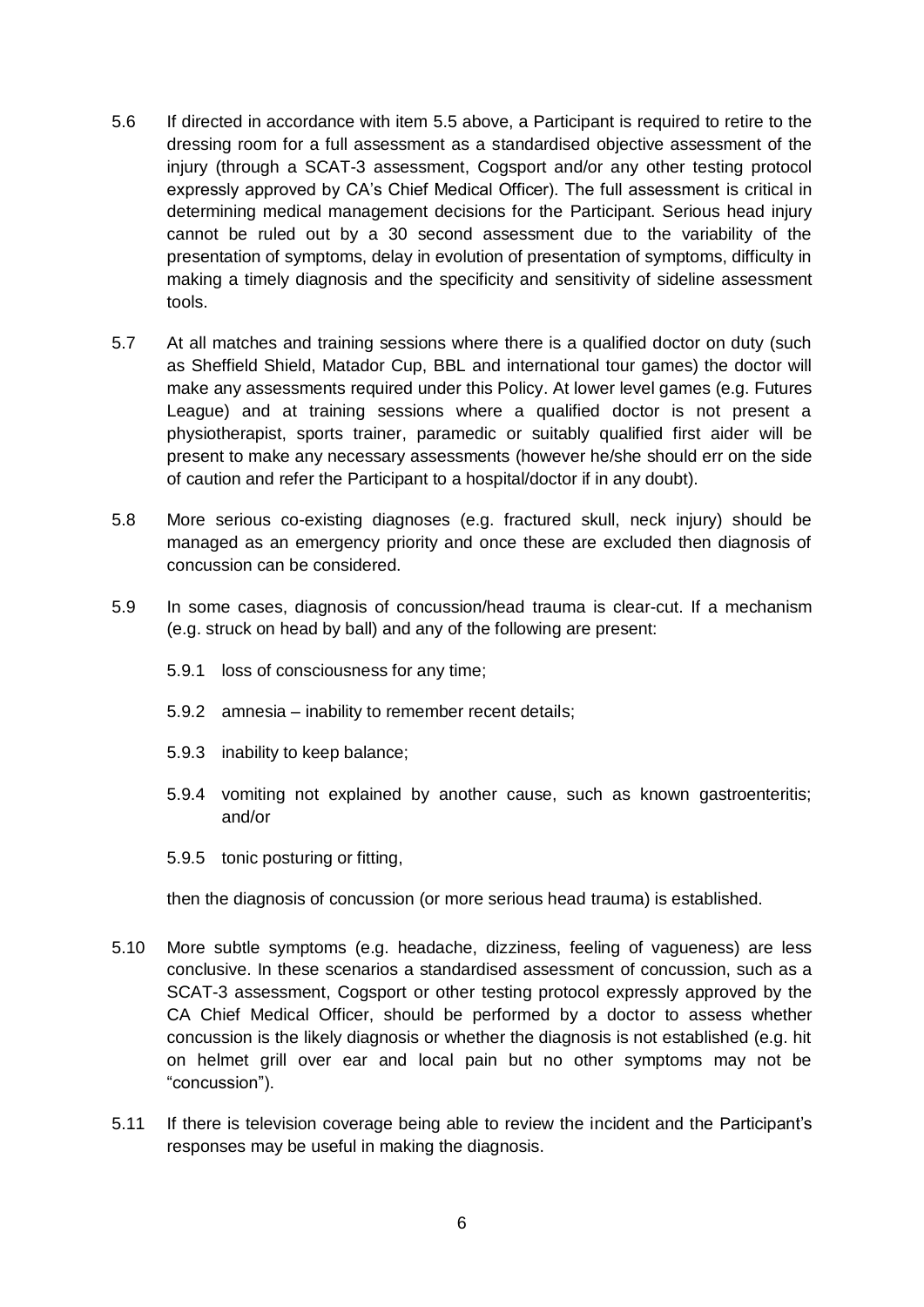5.12 The medical officer will make the final diagnosis of whether a concussion has occurred. If no concussion has been diagnosed and no other symptoms are present the medical officer will make the final determination on whether a participant may return to the field, and if so, when.

#### **6 RETURN TO PLAY**

- 6.1 The Zurich Guidelines shall be used to help determine return to play.
- 6.2 The Participant must not return to play on the same day (i.e. for the match in a limited overs match) if the diagnosis of concussion is established. The medical officer should not be influenced by the player or umpire, any coach or support staff or others suggesting an early return to play.
- 6.3 For established diagnoses of concussion, regular medical reviews are required (e.g. daily or every second day). Physical activity should be upgraded on a graduated basis with progression through stages without symptoms required to upgrade to the next stage. A Participant may be required to sit out the duration of a multi-day match and/or further matches if required through the medical review.
- 6.4 Return to match play following a diagnosed concussion or head trauma should only be recommended by an Australian Cricket medical officer when the Participant is completely asymptomatic. In making his/her recommendation, it is recommended that the Australia Cricket medical officer has regard to whether the Participant has passed a Cogsport assessment when compared to the Participant's most recent pre-season Cogsport baseline score (where available). In case of uncertainty, the medical officer should always adopt a conservative approach to return to play.

## **7 DOCUMENTATION**

- 7.1 All cases of concussion or suspected concussion (and all other head traumas) should be documented on the Athlete Management System (or through a separate incident report if the Participant is an umpire) and a Head Trauma Report Form (attached to this Policy) completed and sent to the CA Chief Medical Officer. The CA Chief Medical Officer will maintain, and make available as requested, a Head Trauma/Concussion Incident Register.
- 7.2 The case notes should record any difficulties in diagnosis (including whether the Participant complied with the requirements of this Policy to leave the field or training area for assessment where required and whether any influence was attempted by the Participant or any other person involved in the match).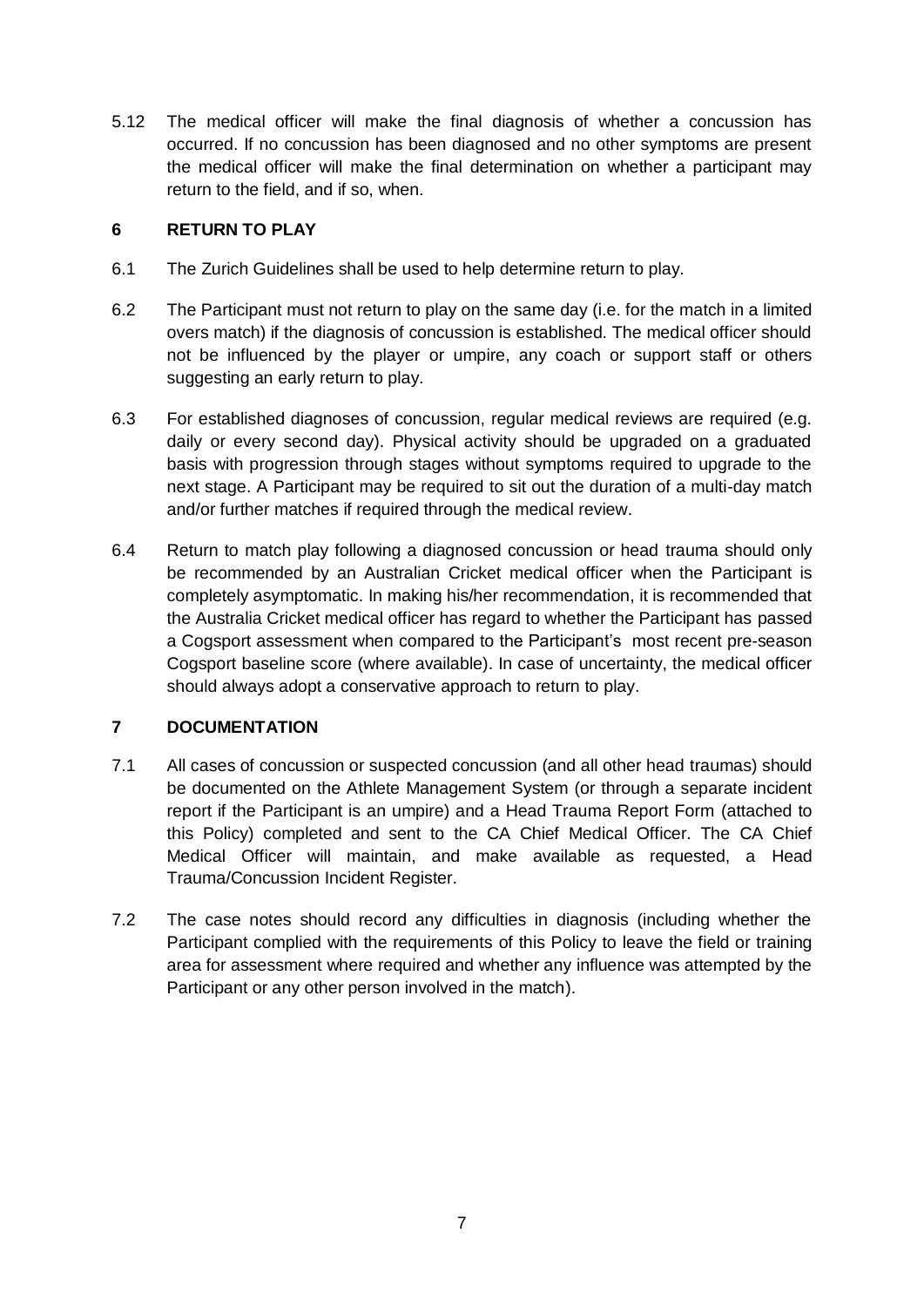### **HEAD TRAUMA REPORT FORM**

#### **1. Date and Time**

| Time of Incident:      | Date of Incident: |  |
|------------------------|-------------------|--|
| <b>Exact location:</b> |                   |  |

#### **2. Personnel Involved**

| Full<br>Name:                               |  | <b>Position:</b> |                  |  |
|---------------------------------------------|--|------------------|------------------|--|
| Date of<br>Birth:                           |  | Sex:             | Phone<br>Number: |  |
| <b>Employment details (player or other)</b> |  |                  |                  |  |

#### **3. Incident Details**

#### **TRAUMA THAT MAY HAVE RESULTED IN HEAD INJURY / CONCUSSION**

| $i$ . | Participant struck in the head or neck (either bare or while wearing headgear)                   |                                                  |  |
|-------|--------------------------------------------------------------------------------------------------|--------------------------------------------------|--|
|       | by the ball                                                                                      | $\sqrt{\frac{1}{1}}$ Yes $\sqrt{\frac{1}{1}}$ No |  |
| ii.)  | Participant collided head or neck with another player, umpire or fixture $\Box$ Yes $\Box$ No    |                                                  |  |
|       | (If neither of these has occurred then the CA Concussion and Head Trauma Policy does not apply.) |                                                  |  |

If Headgear was worn at the time of trauma, please provide details (e.g. type, brand and model):

#### **REMOVAL FROM PLAY**

Under the CA Concussion and Head Trauma Policy the injured person should be removed from play (a) with trauma (i. or ii.) above and (b) if concussion is suspected by the medical staff member and/or (c) if any of the following observations are made by any medical staff member, teammate or umpire:

\_\_\_\_\_\_\_\_\_\_\_\_\_\_\_\_\_\_\_\_\_\_\_\_\_\_\_\_\_\_\_\_\_\_\_\_\_\_\_\_\_\_\_\_\_\_\_\_\_\_\_\_\_\_\_\_\_\_\_\_\_\_\_\_\_\_\_\_\_\_\_\_\_\_\_\_\_\_\_\_\_\_\_\_\_\_\_\_\_\_\_\_\_\_\_\_

#### *Clear diagnosis of concussion requiring immediate removal and no return that day:*

| Loss of consciousness                                                    | <b>Yes</b><br>No  |
|--------------------------------------------------------------------------|-------------------|
| No protective action in fall to ground directly observed or on video     | <b>Yes</b><br>No  |
| Impact seizure or tonic posturing                                        | <b>Yes</b><br>INo |
| Inability to keep balance (either on pitch or during subsequent testing) | <b>Yes</b><br>No  |
| Vomiting (not explained by other cause such as gastro)                   | <b>Yes</b><br>No  |
| <b>Disorientation</b>                                                    | <b>Yes</b><br>No  |
| Amnesia/memory disturbance                                               | <b>Yes</b><br>No  |
| Behavioural change                                                       | Yes<br>No         |